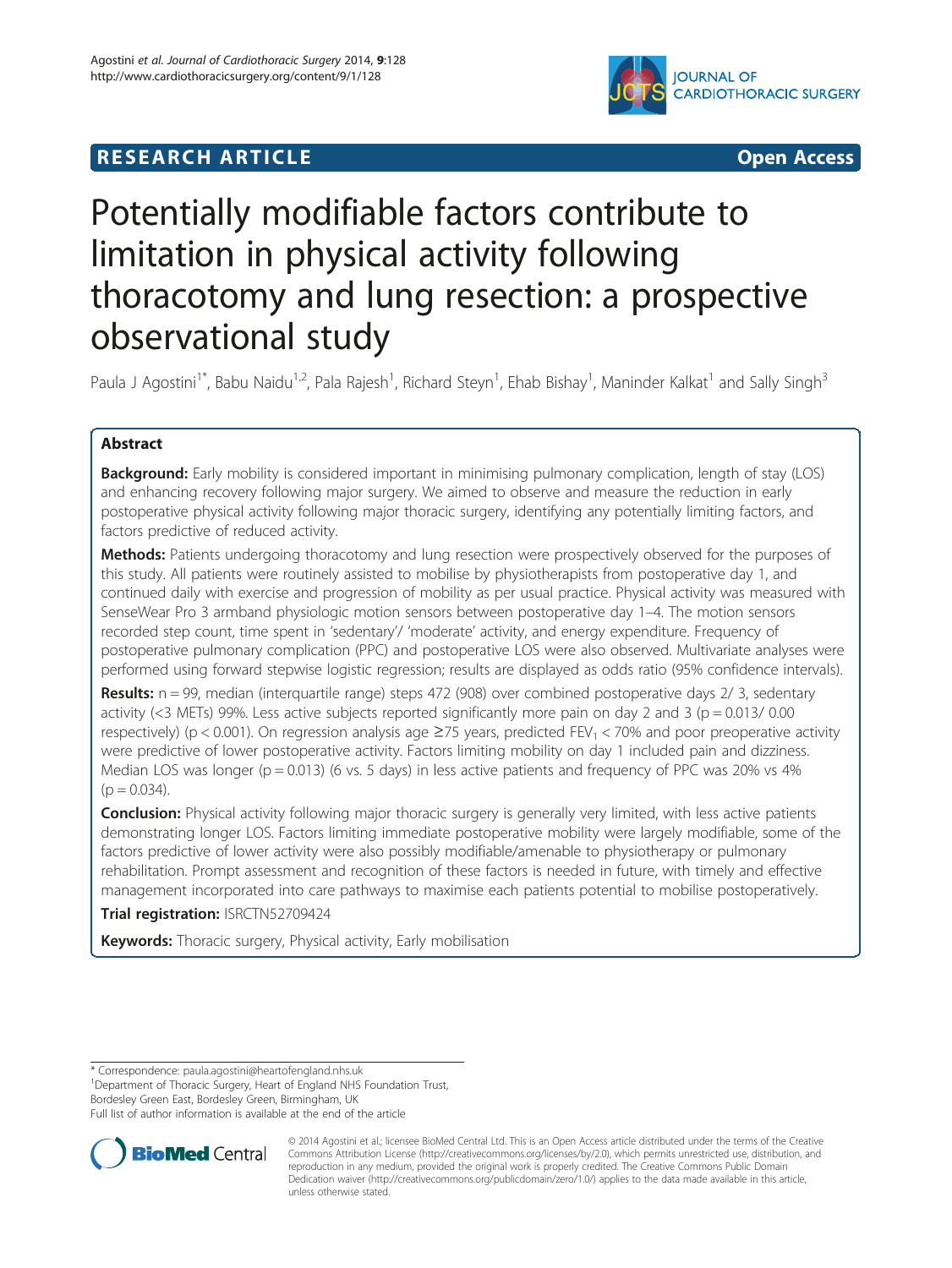#### Background

Early mobilisation following thoracotomy and lung resection is frequently undertaken [[1\]](#page-5-0) with the purpose of minimising postoperative pulmonary complication (PPC); this type of care is associated with improved outcomes when applied in an enhanced recovery, fast-track [[2,3](#page-5-0)] or physiotherapy protocol [\[4](#page-5-0)]. Observations of physical activity in surgical patients are limited; two studies observe activity preoperatively [[5,6](#page-5-0)] and one a month postoperatively [[6](#page-5-0)]. Observation of early upright position postoperatively has also shown benefit [[7](#page-5-0)], with limited 'uptime' (time spent in the upright position) associated with increased length of stay (LOS) [[8](#page-5-0)]. Despite the belief that early upright position and mobilisation are important following major surgery, the exact amount of physical activity undertaken, and any possible limiting factors, remain undefined.

Reduced physical activity following surgery may be caused by many factors; pain, drowsiness and the addition of surgical attachments. Other possible factors include reduction in quadriceps strength [[9](#page-5-0)], ventilatory impairment [[10,11](#page-5-0)], and dyspnoea [\[12\]](#page-5-0) which may lead to decreased exercise tolerance [[13](#page-5-0)]. Any factor that is preventable, reversible or modifiable needs to be identified and addressed within postoperative care pathways, more so given the increasing number of high risk patients undergoing this type of surgery. The main aims of this research were to determine how physically active patients were immediately following major thoracic surgery, and to identify any specific factors contributing to possible limitation.

#### **Methods**

#### Design

This prospective, observational study was conducted between October 2008 and October 2010 as part of a singleblind randomised controlled trial investigating effectiveness of deep breathing exercises [\[14](#page-5-0)] where no significant differences were detected. Ethical approval for this study was granted in 2008 by the Local Research Ethics Committee (South Birmingham) following approval from the local clinical governance department (REC number H1207/79).

#### Participants

The randomised sample was identified from the accessible population in a tertiary, regional thoracic centre. Eligible patients were approached for written consent after screening with inclusion (male/ female patients undergoing planned thoracotomy and lung resection, aged 18 or over, willingness to participate) and exclusion criteria (emergency thoracotomy, procedures involving the mediastinum and chest wall, lung resection via minimally invasive surgery or unplanned progression of this to thoracotomy). Decisions regarding patient operability and resectability were informed by UK national guidelines [\[15\]](#page-5-0). Following surgery patients were managed overnight in a thoracic high dependency unit (HDU) (level 2 care), and then on the thoracic surgical ward. Postoperative pain control was initially achieved by continuous thoracic epidural analgesia, intrathecal morphine and/or intercostal blocks or systemic opioids followed by oral analgesia. Intercostal chest drains were managed as per the surgical unit protocol, and included continuous chest wall suction as necessary (to maintain lung expansion). Drains were assessed daily for removal by the surgical team.

#### Intervention

Daily physiotherapy was commenced on postoperative day 1. Deep breathing exercises were supervised, and supported coughing was taught. Patients were routinely assisted to mobilise by physiotherapists within the ward area during each physiotherapy session from postoperative day 1 (even if this required 2 or more members of staff) and twice from day 2 onwards. All were initially assisted to mobilise 2 lengths of a 25 m ward area (or equivalent), and this distance was progressed at each session. If subjects were not deemed fit enough to manage this distance (for example due to pain, nausea or breathlessness) they mobilised as far as safely possible.

#### Data collection

SenseWear Pro3 armband motion sensors (APC Cardiovascular Ltd, Crewe, UK) were used to measure physical activity. This type of monitor (motion sensor) has been shown to be the most accurate and the most suitable tool for assessing activity in more sedentary patients [[16\]](#page-5-0). Monitors were applied on postoperative day 1 during physiotherapy sessions, and worn until day 4. The device, which was compact  $(8.8 \times 5.6 \times 2.1 \text{ cm})$  was mounted on the upper arm with a soft, velcro strap. Data from the SenseWear Pro3 armband motion sensors were obtained using Sensewear Professional software, which calculates time spent in activity of differing intensity as defined by metabolic equivalent of a task (MET) and energy expenditure.

Demographics and potential confounders reflecting potential risk for the development of PPC [\[17](#page-5-0)] were recorded. These factors included age, history of chronic obstructive pulmonary disease (COPD), American Society of Anaesthesiologists score (ASA), body mass index (BMI), and smoking status. Postoperative perceived pain scores were recorded by nursing staff, as rated by patients using a score of 0 to 3; 0 indicated no pain, 1 mild pain, 2 moderate pain and 3 severe pain. An 8 point subjective score was also routinely used at the preoperative assessment clinic to describe preoperative activity level; 1) bedbound, 2) wheelchair/bed to chair, 3) 5 m/across a room, 4) 25 m/length of ward, 5) 100 m/length of football pitch, 6) 400 m/distance between bus stops, 7) 2 km/ 30 minute walk, 8) >2 km/no exercise limitation.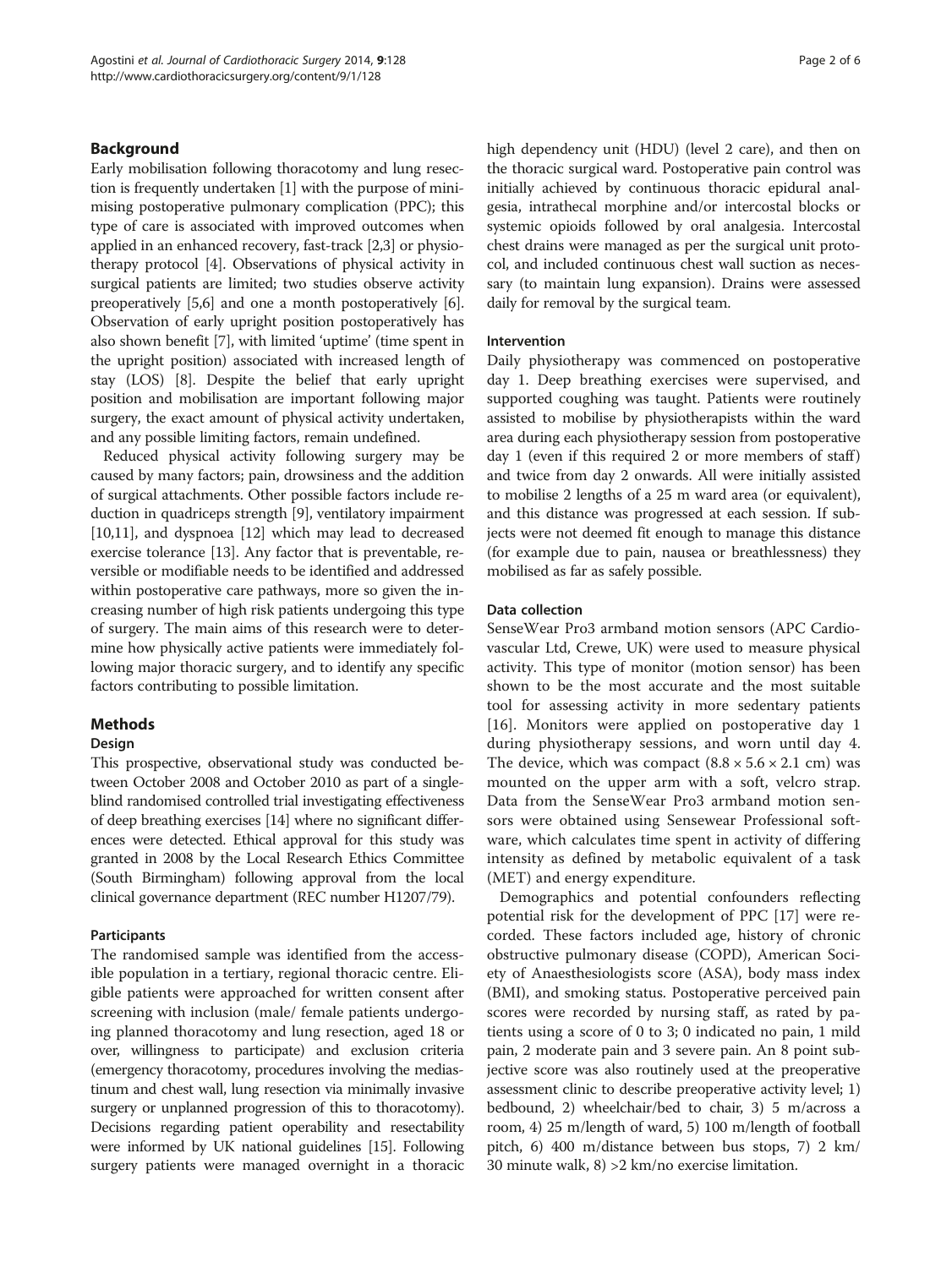#### Outcome measures

Levels of postoperative activity are reported in terms of steps, time spent in 'sedentary' (<3 MET) or 'moderate/ vigorous' activity (3–6 MET), total energy expenditure, and active energy expenditure (derived from activity >3 MET). Frequency of PPC and postoperative LOS (not including day of surgery) were also observed. PPC was recognised in the presence of 4 or more of the 8 variables [[18](#page-5-0)]; chest x-ray signs of atelectasis/ consolidation, elevated white cell count  $>11.2 \times 10^9$ /L or administration of respiratory antibiotics, temperature >38°C, positive signs of infection on sputum microbiology, oxygen saturation < 90% on room air, new/changed purulent sputum production (yellow or green), physician diagnosis of pneumonia or chest infection and re-admission or prolonged stay (over 36 hours) in the intensive care unit /HDU with problems which are respiratory in origin.

#### Data analysis

Analysis of data was performed using SPSS Version 17. Normally distributed continuous variables are expressed as mean (±standard deviation), skewed continuous variables as median (interquartile range) and categorical variables as percentages. Differences were tested for as appropriate with Chi-square, Fisher's exact, independent samples t-test and the Mann–Whitney U tests. A p-value  $< 0.05$  was considered significant. Multivariate analyses were performed using forward stepwise logistic regression; results are displayed as odds ratio (95% confidence intervals).

#### Results

#### Flow of patients through the study

Monitors were applied to 147 patients, and 99 had complete, uninterrupted data sets. 43 data sets were not analysed; 32 patients removed the monitor during the study period, 3 were discharged from hospital on postoperative day 3, 3 monitors did not record (no known reason), 3 monitors did not have sufficient battery, 2 patients became too unwell and 4 were excluded as they had reached the end point of PPC when assessed on postoperative day 1. There were no intensive care unit admissions or deaths.

#### Demographic and risk factors

46 subjects were male (46%) and 92 (93%) had lung cancer. The mean age was  $67$  ( $\pm 10$ ) years, mean percentage predicted forced expiratory volume in one second  $(FEV_1)$ 75% ( $\pm$ 19) and mean BMI 26 ( $\pm$ 4). 27 patients had a history COPD (27%), 61 ASA score  $\geq$ 3 (62%), and 22 were current smokers/  $ex \le 6$  weeks (22%). 10 patients underwent pneumonectomy (10%), 57 lobectomy (58%), 19 wedge resection (19%), 4 segmentectomy (4%), 5 exploratory thoracotomy (5%) and 4 sleeve resection (4%). No patient reported preoperative activity score of 1–3. 23 subjects reported restriction of less than 400 m (score 4–6); 13 due to shortness of breath (55%) and 10 orthopaedic, neurological or circulatory comorbidities (45%).

#### Postoperative activity

Observed postoperative physical activity is displayed in Table [1.](#page-3-0) Increase in step count from postoperative day 2 to 3 was significant ( $p = 0.008$ ). Twenty two subjects were not able to mobilise on postoperative day 1 (22%); 11 due to dizziness secondary to low blood pressure (epidural analgesia noted in 6/11), 2 pain, 2 continuous intercostal drain suction, 2 cardiac instability, 1 vomiting, 2 drowsiness, 1 nausea and 1 orthopaedic co-morbidity.

#### Outcomes associated with lower postoperative activity

Patients who took less than the median of 500 steps during the total early postoperative period (8 am Day 2-8 pm Day 3) (n=50) and demonstrated significantly lower step count  $(220 \text{ Vs } 1128 \text{ steps}, p < 0.001)$  than the remaining patients, lower median percentage active energy expenditure (active energy expenditure /total energy expenditure) (0% vs. 1%,  $p = 0.023$ ), and lower median moderate intensity activity >3 METS (2 minutes vs. 10 minutes,  $p = 0.003$ ). Twenty of these 'lower activity' patients had not been able to mobilise on postoperative day 1, compared to only 2 patients demonstrating 'higher activity' (p < 0.001). There was a significantly longer median postoperative LOS of 6 (3) days vs. 5 (2) days in those less active ( $p = 0.013$ ), and a higher frequency of PPC at 20%  $(n = 10)$  vs 4%  $(n = 2)$   $(p = 0.028)$ .

#### Perceived pain

On postoperative day 2 20 (40%) of those demonstrating lower activity had pain scores reflective of moderate or severe pain, compared to 6 (12%) demonstrating higher activity ( $p = 0.014$ ), and on postoperative day 3 18 (36%) compared to 4 (8%) ( $p = 0.004$ ). There was no significant difference  $(p = 0.103)$  in type of analgesia administered to these subjects, Figure [1](#page-3-0).

#### Factors predictive of lower postoperative activity

Differences in demographic and risk variables are shown in Table [2](#page-4-0). Logistic regression was performed to identify factors predictive of lower postoperative activity. Independent variables entered into the regression model were those that demonstrated p-values <0.05 on univariate analysis (Table [2](#page-4-0)). Diffusing capacity was not routinely measured as guided by UK national guidelines at the time [[15](#page-5-0)], therefore this factor was not entered into the regression model. The model correctly classified 50% of patients with lower activity. A significant contribution to the model was made by age  $\geq 75$  years (p = 0.012), predicted  $FEV<sub>1</sub> < 70%$  (p = 0.033) and lower self reported preoperative activity (<level 6) ( $p = 0.019$ ). The odds ratios for age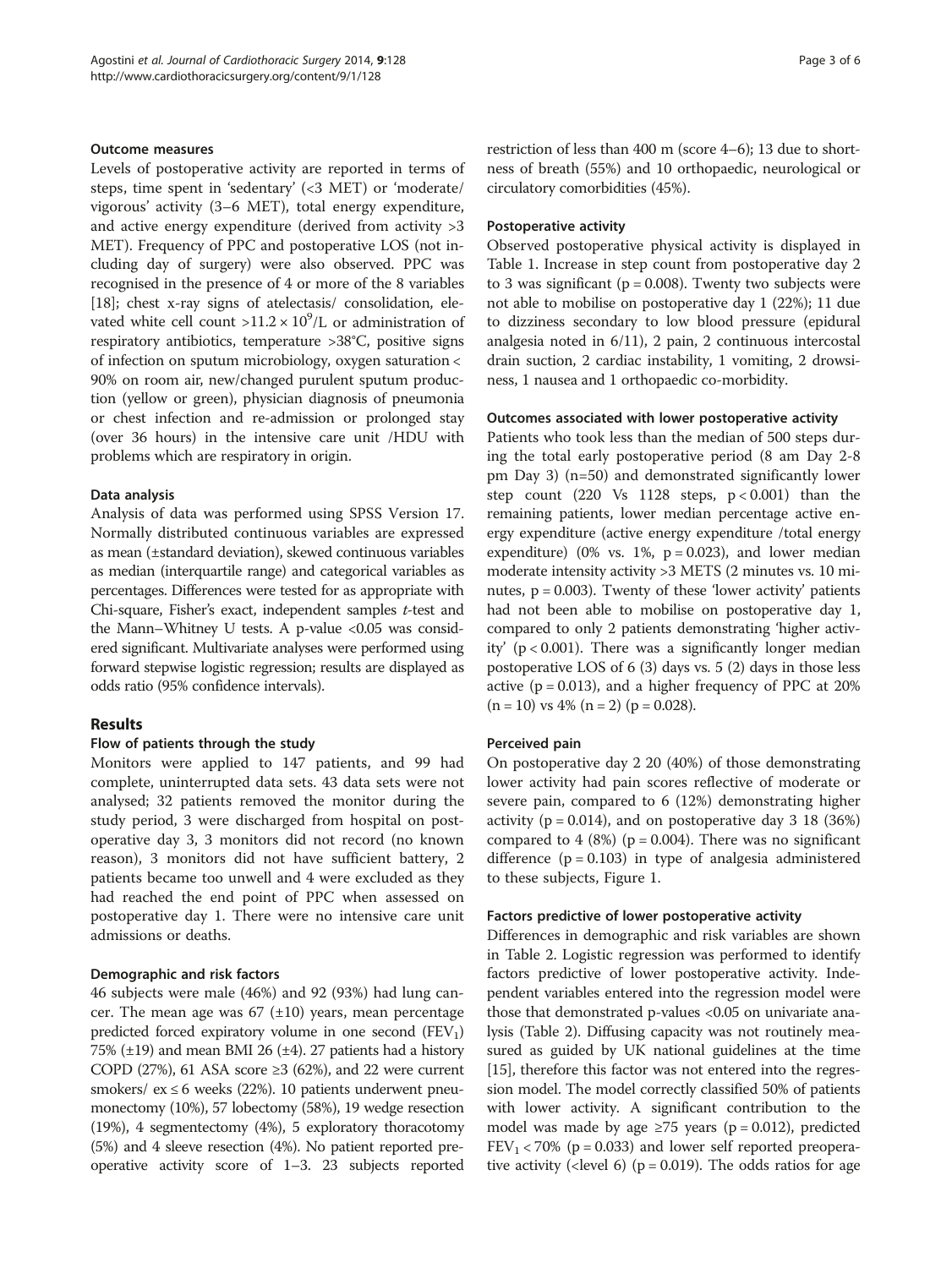#### <span id="page-3-0"></span>Table 1 Observed postoperative physical activity

| <b>Physical activity</b>                                                            | Postoperative day<br>2.8 am-8 pm | Postoperative day<br>3.8 am-8 pm | Early postoperative period 8 am<br>postoperative day 2 -8 pm<br>postoperative Day 3 |
|-------------------------------------------------------------------------------------|----------------------------------|----------------------------------|-------------------------------------------------------------------------------------|
| Median (interquartile range) number of steps                                        | 170 (290)                        | 233 (577)                        | 472 (908)                                                                           |
| Median (interguartile range) time spent in sedentary<br>activity (minutes)          | 713 (20)                         | 711 (28)                         | 2133 (74)                                                                           |
| Median (interquartile range) time spent in moderate/<br>vigorous activity (minutes) | 2(6)                             | 2(8)                             | 6(15)                                                                               |
| Median (interguartile range) total energy<br>expenditure (calories)                 | (280)<br>851                     | 878 (256)                        | 2502 (738)                                                                          |
| Median (interquartile range) active energy expenditure<br>(calories)                | 6(24)                            | 10(30)                           | 23(75)                                                                              |

 $(4.47, 1.38-14.45)$  predicted  $FEV<sub>1</sub>$   $(2.72, 1.08-6.81)$  and lower reported preoperative activity (3.73, 1.24-11.25) indicated these variables to be predictors of lower postoperative activity.

#### Factors predictive of PPC

A further logistic regression was performed to ensure none of the factors independently associated with reduced postoperative physical activity were themselves associated with the development of PPC. The model correctly classified 88% of patients with development of PPC. A significant contribution to the model was made by COPD ( $p = 0.001$ ), and the odds ratio (11.33, 2.78-46.24) confirmed COPD alone to be a predictor of PPC.

#### **Discussion**

This study defines the extent of limitation on physical activity immediately following major thoracic surgery. Mean daily step count during the early postoperative period was markedly reduced at only 3% of the preoperative mean (8654 steps) of a similar group of individuals [[5](#page-5-0)] awaiting surgery. Postoperative activity has also been



shown to be very limited at one month after surgery, with a reduction in step count of 25% and 49% observed in lobectomy and pneumonectomy patients respectively [\[7](#page-5-0)].

Overall LOS was comparable to that previously recorded for similar patients [\[4,18\]](#page-5-0), but those who were less active had significantly longer LOS. The data collected cannot confirm that reduced activity causes PPC, or vice versa, and the influence of other factors such as pain, which has previously been associated with prolonged LOS [[19](#page-5-0)], cannot be ruled out as a contributing factor. Postoperative care pathways including early mobilisation have previously been shown to improve outcomes [[3](#page-5-0)], but further randomised studies would be required to determine the specific effect of physical activity alone on frequency of PPC or LOS.

Several preventable or modifiable factors were observed to limit postoperative activity in this study, with pain determined as significantly higher in those least active. The importance of effective pain relief in facilitating early mobilisation and better outcome has been previously been identified [[8](#page-5-0)] and strategies to improve pain relief are highly relevant in developing postoperative care pathways. A relatively large number of patients were unable to mobilise on postoperative day 1 and were then less active on postoperative day 2 and 3. Causes included pain, dizziness secondary to low blood pressure, continuous intercostal drain suction, drowsiness, vomiting and nausea.

Some of the limitations observed could be addressed by postoperative care pathways including widespread use of paravertebral rather than epidural cathethers which are associated with lower early mobility and overall more complications [[20\]](#page-5-0). The use of digital chest drains with portable suction which 'free the patient' should also be considered [[21\]](#page-5-0). All patients in this study were managed with 1 or 2 intercostal drains and a urinary catheter following surgery, as well as varying analgesic attachments. These types of surgical attachments have been shown to reduce patient 'uptime' [\[8](#page-5-0)]. Avoiding or early removal of these types of attachments is an integral part of enhanced recovery pathways applied widely in the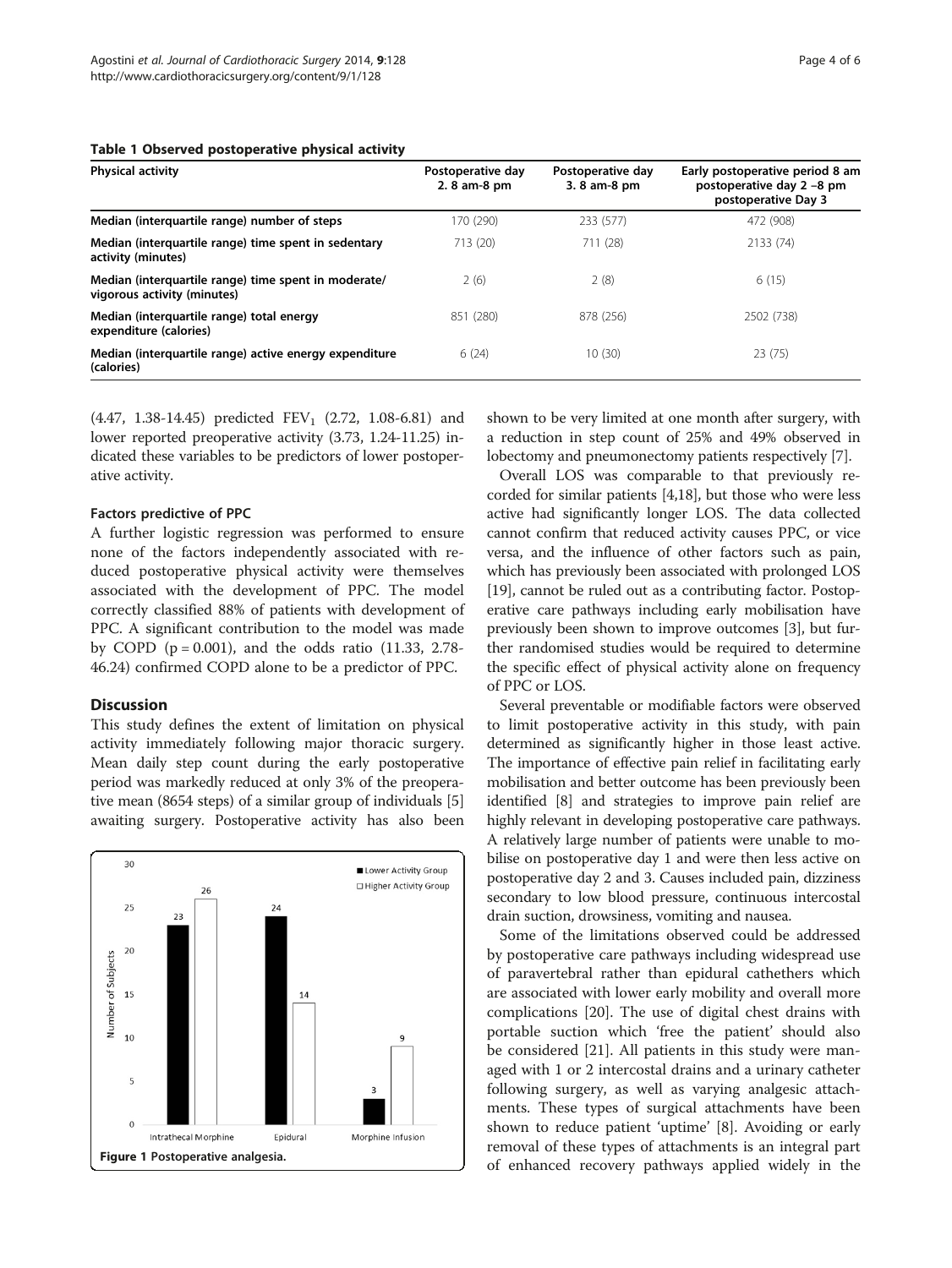<span id="page-4-0"></span>Table 2 Demographic and risk variables

| Demographics and<br>risk factors                  | Lower activity<br>patients<br>$(n = 50)$ | <b>Higher activity</b><br>patients<br>$(n = 49)$ | p value |
|---------------------------------------------------|------------------------------------------|--------------------------------------------------|---------|
| Male                                              | 54% (25)                                 | 46% (21)                                         | 0476    |
| Lung cancer                                       | 88% (44)                                 | 98% (48)                                         | 0.059   |
| <b>RCT</b> intervention group                     | 48% (24)                                 | 55% (27)                                         | 0.480   |
| % predicted $FEV_1$ mean<br>$(\pm SD)$            | 70 (15)                                  | 80 (21)                                          | 0.006   |
| $ppoFEV_1$ mean ( $\pm SD$ )                      | 57 (16)                                  | 64 (22)                                          | 0.042   |
| Age (years) median<br>(interquartile range)       | 71 (11)                                  | 66 (12)                                          | 0.014   |
| BMI mean (±SD)                                    | $76 + 5$                                 | $76 + 4$                                         | 0.940   |
| $ASA \geq 3$                                      | 57% (35)                                 | 43% (26)                                         | 0.083   |
| Current smoking/ex<br>smokers of up to<br>6 weeks | 55% (12)                                 | 46% (10)                                         | 0.667   |
| <b>COPD</b>                                       | 67% (18)                                 | 33% (9)                                          | 0.042   |
| <b>Preoperative activity</b><br>level <2 km       | 36% (18)                                 | 12% (6)                                          | 0.006   |

UK across colorectal, musculoskeletal, urological and gynaecological surgery [[22\]](#page-5-0); this type of philosophy needs to be adopted following all types of major surgery. Assistance to mobilise has been shown to be required until postoperative day 3 following major abdominal surgery [[8\]](#page-5-0), with 'uptime' greater at times when more staff were available. Given the low levels of postoperative activity observed in this study, increased assistance could be of benefit, specifically in the elderly or for those with poor preoperative activity, both factors being predictive of limitation.

Independent factors predictive of lower postoperative activity included age  $\geq 75$  years, predicted  $FEV_1 < 70\%$ and lower self reported preoperative activity. Limited preoperative exercise tolerance may be caused by reduced cardiopulmonary function, which in combination with diffusion tests is predictive of postoperative outcome [\[23](#page-5-0)] or, by musculoskeletal issues which limit ability to engage in the exercise tests. Whether cardiopulmonary or musculoskeletal, both causes of reduced activity indicate poor function which is a poor prognostic factor. Pulmonary rehabilitation may be of benefit in improving general physical activity preoperatively; improved exercise capacity has been shown prior to surgery in both patients with [[24](#page-5-0)] and without COPD [[25,26](#page-5-0)] as well as improvements in quantity of daily activity [[27](#page-5-0)]. If a patient is in a preoperative culture of mobilisation and exercise it seems reasonable to hypothesise that they will be more likely to engage in this type of activity following surgery [[28\]](#page-5-0). Certainly preoperative programmes, including exercise, for those at high risk have translated into improvement in postoperative outcomes [\[29](#page-5-0)]. Preoperative education including contact with relevant physiotherapists and surgeons is of importance to maximising mobility; if a patient and their relatives understand what is required of them and why, success is more likely [[3\]](#page-5-0).

The present study could have been improved by measuring preoperative activity in the subjects observed to establish the exact impact of surgery in this group. A significant difference in activity between lobectomy and pneumonectomy patients has been previously demonstrated [[6\]](#page-5-0) but with only 10 subjects undergoing pneumonectomy in our study the effect of type of surgery on activity in the immediate period following surgery was not investigated. We acknowledge the growing trend towards minimally invasive surgery for lobectomy, but effects on early postoperative physical activity following this are yet to be determined. In the foreseeable future many patients will undergo thoracotomy for major lung resection, and our results will remain applicable.

The patients studied were aware of the physical activity data collection as they were wearing monitors; this may have influenced how much activity was undertaken, although this is unlikely given the very low level of activity observed, also there was no visual display on the device so subjects were blinded to data output. Patients unable to wear monitors included those who were deemed too unwell or those being discharged from hospital on postoperative day 3. These patients may have represented the extremes of higher and lower activity, and their exclusion may have adversely affected results.

#### Conclusion

We have defined the marked limitation in physical activity in the immediate postoperative following major thoracic surgery, showing that those with the poorest physical activity have increased LOS. Pain was significantly associated with limited physical activity in the early postoperative period, and many specific factors identified as preventing mobilisation on postoperative day 1 were also reversible/ modifiable. Independent factors predictive of lower levels of postoperative physical activity included age, lung function and self reported preoperative activity level, the latter two potentially modifiable with preoperative physiotherapy/rehabilitation. Prompt assessment and recognition of these factors is needed in future, with timely and effective management incorporated into care pathways to maximise each patient's potential to mobilise postoperatively.

#### Abbreviations

ASA: American society of anaesthesiologists score; BMI: Body mass index; COPD: Chronic obstructive pulmonary disease; FEV<sub>1</sub>: Forced expiratory volume in one second; HDU: High dependency unit; LOS: Length of stay; MET: Metabolic equivalent of a task; PPC: Postoperative pulmonary complication.

#### Competing interests

The authors declare that they have no competing interests.